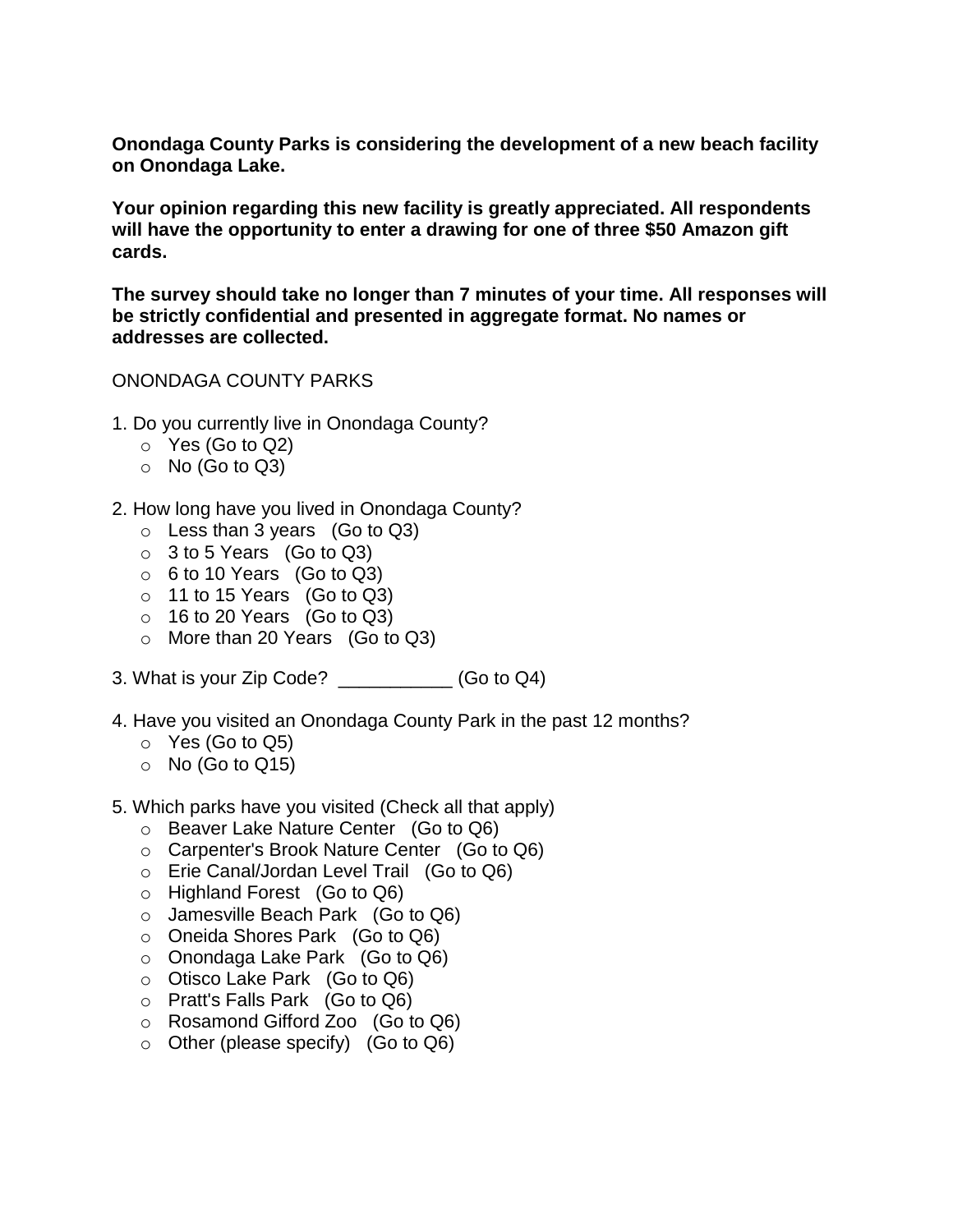- 6. How often do you visit an Onondaga County Park?
	- o More than 8 times per year (Go to Q7)
	- $\circ$  4 to 7 times per year (Go to Q7)
	- $\circ$  1 to 3 times per year (Go to Q7)
	- o Never (Go to Q7)
- 7. Which Onondaga County Park do you visit most often?
	- o Beaver Lake Nature Center (Go to Q8)
	- o Carpenter's Brook Fish Hatchery (Go to Q8)
	- o Erie Canalway/Jordan Level Trail (Go to Q8)
	- o Highland Forest (Go to Q8)
	- o Jamesville Beach Park (Go to Q8)
	- o Oneida Shores Park (Go to Q8)
	- o Otisco Lake Park (Go to Q8)
	- o Pratt's Falls Park (Go to Q8)
	- o Rosamond Gifford Zoo (Go to Q8)
- 8. Why do you visit that park most often? \_\_\_\_\_\_\_\_\_\_\_\_\_\_\_\_\_\_\_\_ (Go to Q9)
- 9. Approximately how far to you travel to visit that park? (Go to Q10)
	- $\circ$  Less than 2 miles (Go to Q10)
	- $\circ$  3 to 4 miles (Go to Q10)
	- $\circ$  5 to 6 miles (Go to Q10)
	- $\circ$  7 to 10 miles (Go to Q10)
	- $\circ$  11 to 15 miles (Go to Q10)
	- $\circ$  16 to 20 miles (Go to Q10)
	- o more than 20 miles (Go to Q10)
	- o Don't know (Go to Q10)
- 10. Have you visited Onondaga Lake Park in the past 12 months?
	- $\circ$  Yes (Go to Q11)
	- $\circ$  No (Go to Q15)
- 11. How often do you visit an Onondaga Lake Park?
	- o 8 or more times per year (Go to Q12)
	- $\circ$  4 to 7 times per year (Go to Q12)
	- $\circ$  1 to 3 times per year (Go to Q12)
	- $\circ$  1 to 4 times per year (Go to Q12)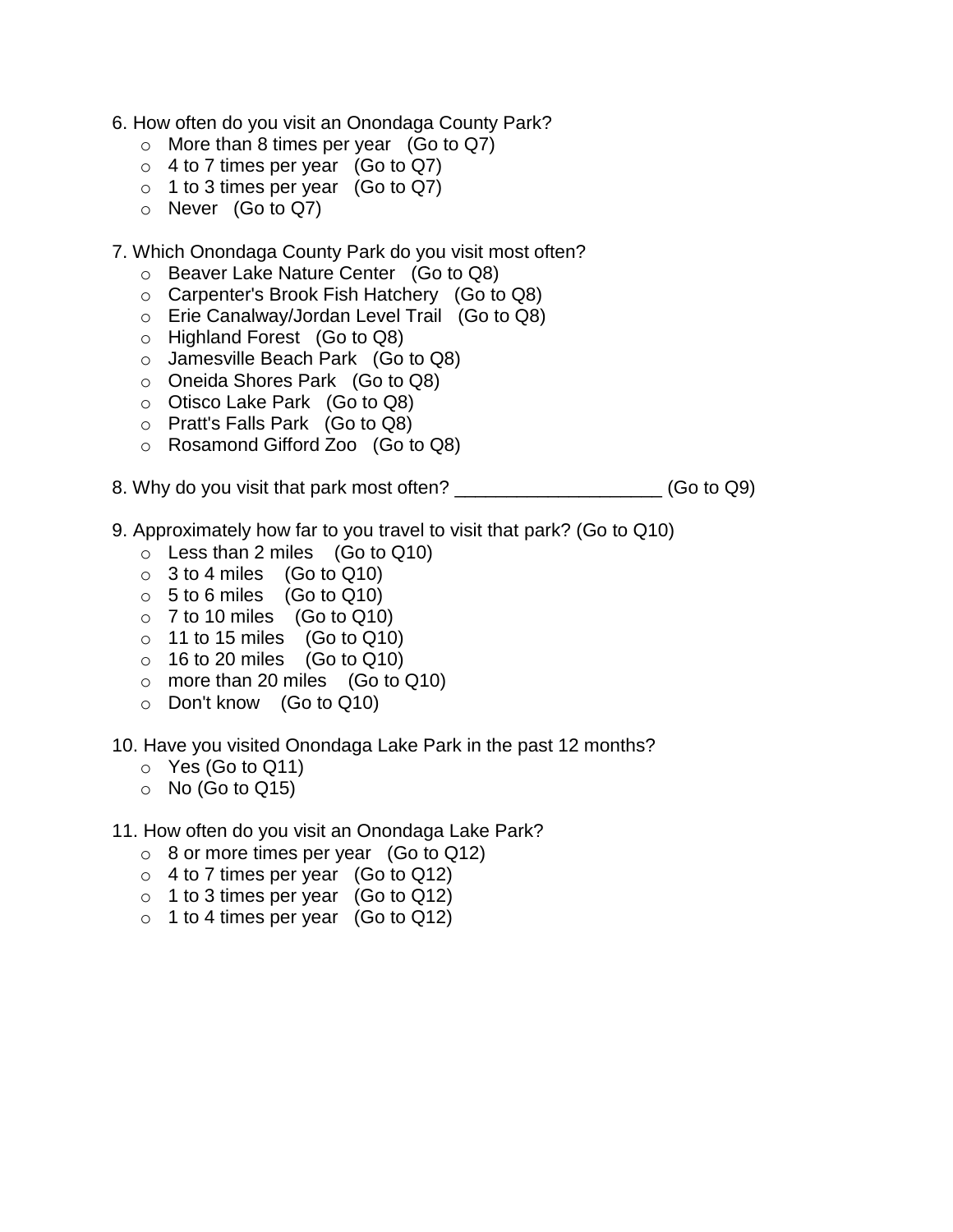- 12. Approximately how far do you travel to visit Onondaga Lake Park?
	- $\circ$  Less than 2 miles (Go to Q13)
	- $\circ$  3 to 4 miles (Go to Q13)
	- $\circ$  5 to 6 miles (Go to Q13)
	- o 7 to 10 miles (Go to Q13)
	- $\circ$  11 to 15 miles (Go to Q13)
	- $\circ$  16 to 20 miles (Go to Q13)
	- o more than 20 miles (Go to Q13)
	- o Don't know (Go to Q13)
- 13. How do you most often travel to Onondaga Lake Park?
	- o Drive (Go to Q14)
	- o Walk (Go to Q14)
	- o Bike (Go to Q14)
	- o Skate (Go to Q14)
	- o Boat (Go to Q14)
	- o Public Transportation (Go to Q14)
	- o Other (Go to Q14)

14. What activities or events do you participate in at Onondaga Lake Park? (Check all that apply)

- o Exercise (Go to Q15)
- o Recreation (Go to Q15)
- o Events (Go to Q15)
- o Environment (Go to Q15)
- o Sports (Go to Q15)
- o Activities (Go to Q15)
- o Personal/Social (Go to Q15)
- o Work/Education (Go to Q15)
- o Other (Go to Q15)

15. Do you think there are enough beaches available for residents in Onondaga County

- $\circ$  Yes (Go to Q16)
- $\circ$  No (Go to Q16)
- 16. Do you visit any public beaches in the region?
	- o Yes (Go to Q17)
	- $\circ$  No (Go to Q21)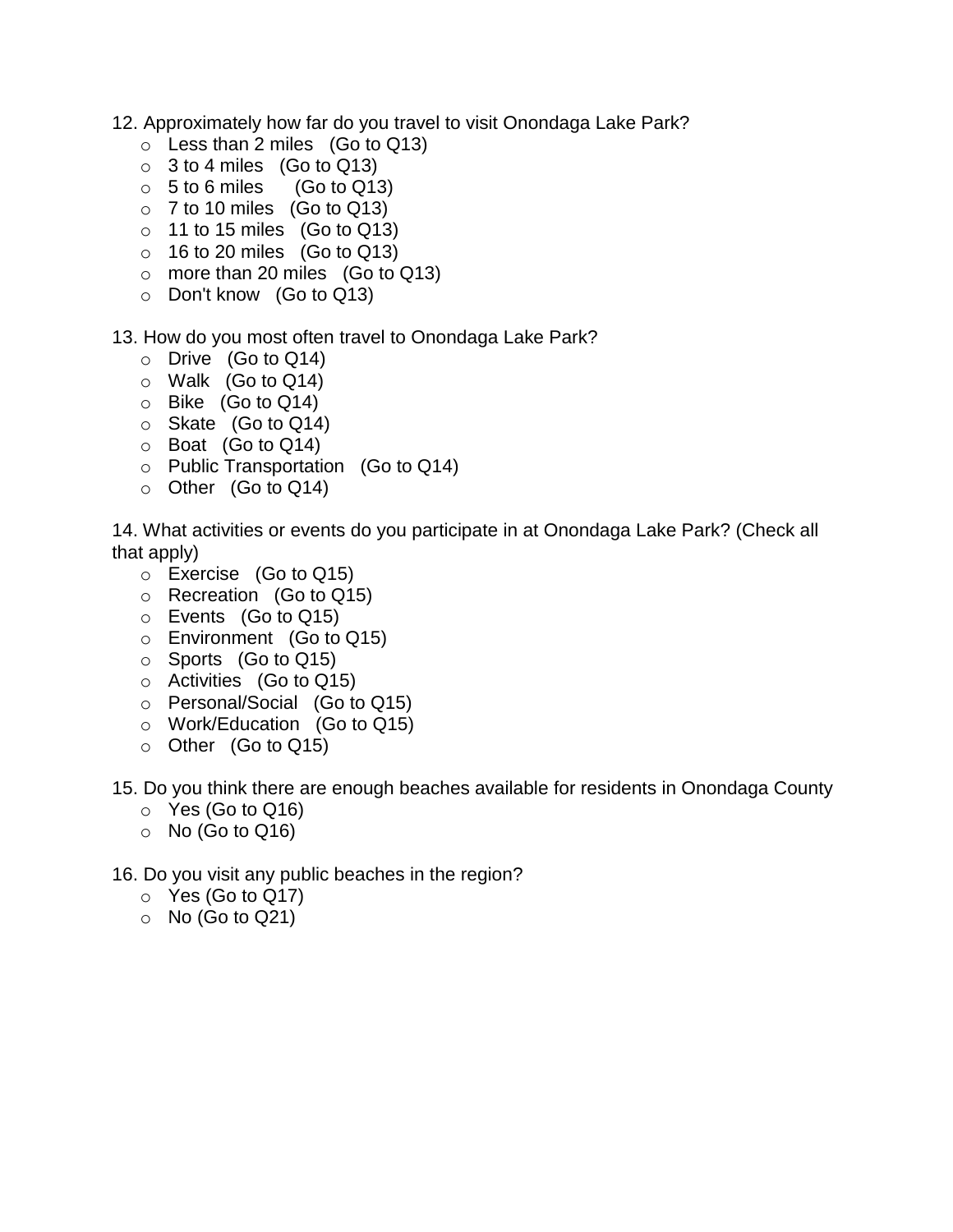17. Which do you visit? (Check all that apply)

- o Jamesville Beach Park (Go to Q18)
- o Oneida Shores Park (Go to Q18)
- o Sylvan Beach (Go to Q18)
- o Williams Beach (Go to Q18)
- o Green Lakes State Park (Go to Q18)
- o Verona Beach Park (Go to Q18)
- o Other (Go to Q18)

18. How often do you visit a beach in the region?

- o 8 or more times per year (Go to Q19)
- $\circ$  4 to 7 times per year (Go to Q19)
- $\circ$  1 to 3 times per year (Go to Q19)
- o Never (Go to Q19)

19. When you visit a local beach, do you use it for: Check all that apply) Hanging out on the beach to read, picnic, etc.

- o Wading (Go to Q20)
- $\circ$  Swimming (Go to Q20)
- o Paddle boarding (Go to Q20)
- o Other (Go to Q20)

20. If there were a beach on Onondaga Lake, would you use it for any of these purposes?

- o Yes (Go to Q21)
- $\circ$  No (Go to Q21)
- o Don't know (Go to Q21)

21. Following are a few questions regarding Onondaga Lake. The lake has undergone an extensive

cleanup process and the restored water body has met New York State standards for swimming for several

years.

Upstate Freshwater Institute and Ecologic prepares the Ambient Monitoring Program Annual Reports. The

following link contains all the reports and references on the most recent data on swimmability.

[http://www.ongov.net/wep/we15html.](http://www.ongov.net/wep/we15html)

Do you agree that Onondaga Lake is safe for swimming?

- $\circ$  Yes (Go to Q22)
- $\circ$  No (Go to Q22)
- o Don't know (Go to Q22)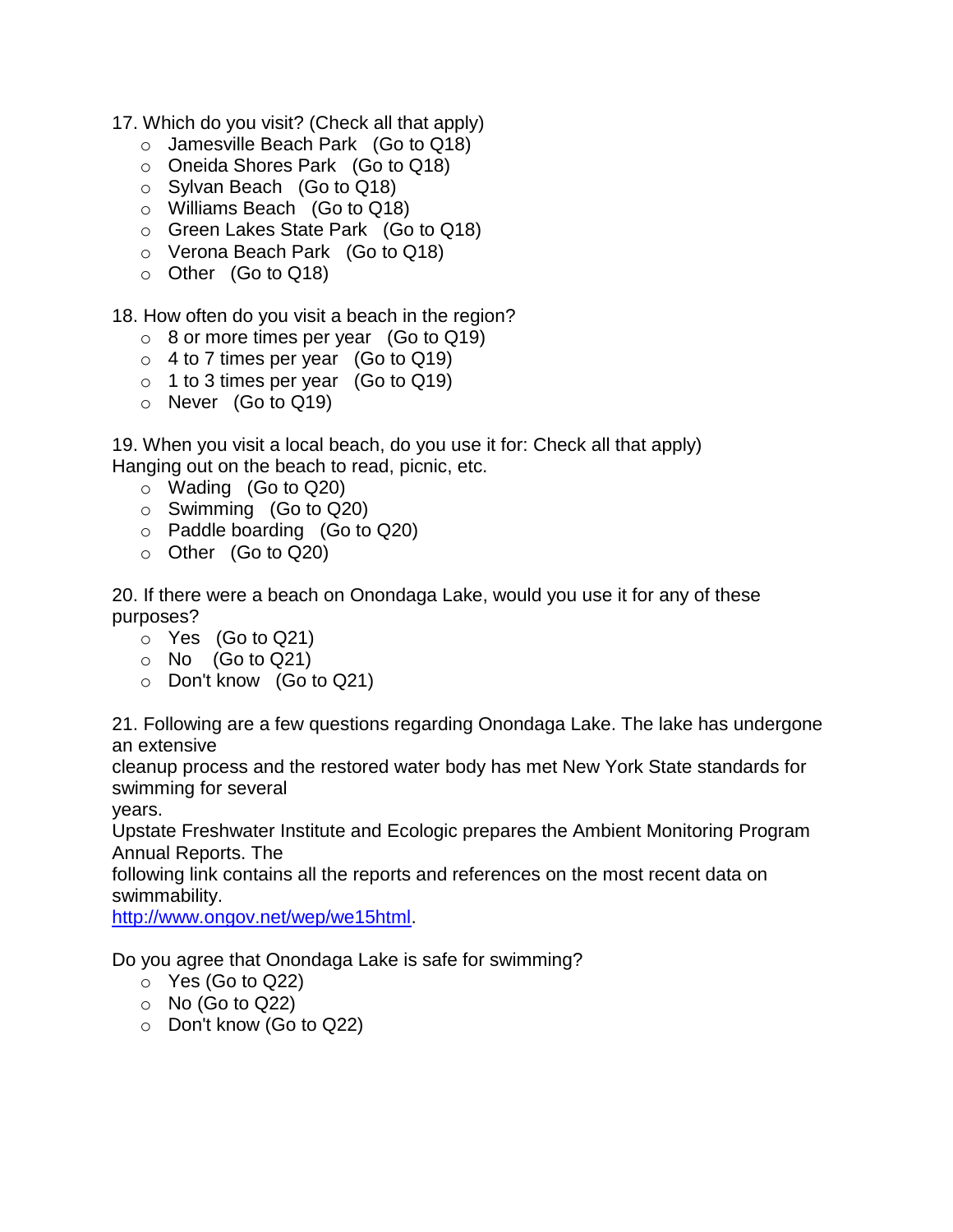22. If you visited Onondaga Lake Park, how likely is it that you and your family would swim in Onondaga Lake?

Zero being "Not at all likely and 10 being "Absolutely likely" \_\_\_\_\_\_\_\_\_ (Go to Q23)

23. Following are a few questions for demographic purposes. What is your age?

- $\circ$  Less than 25 Go to Q24)
- $\circ$  25-34 Go to Q24)
- $\circ$  35-44 Go to Q24)
- $\circ$  45-54 Go to Q24)
- $\circ$  55-64 Go to Q24)
- $\circ$  65-74 Go to Q24)
- $\circ$  75 and over Go to Q24)
- o Prefer not to say Go to Q24)

## 24. How many are there in your household?

- $\circ$  One (Go to Q25)
- $\circ$  Two (Go to Q25)
- o Three (Go to Q25)
- o Four (Go to Q25)
- o Five (Go to Q25)
- o Six or more (Go to Q25)
- 25. How many are there in your household under age 6?
	- o None (Go to Q26)
	- o One (Go to Q26)
	- $\circ$  Two (Go to Q26)
	- o Three (Go to Q26)
	- o More (Go to Q26)

## 26. How many are there in your household age 6 to 12?

- o None (Go to Q27)
- $\circ$  One (Go to Q27)
- $\circ$  Two (Go to Q27)
- o Three (Go to Q27)
- o More (Go to Q27)

## 27. How many in your household are age 13 to 19?

- o None (Go to Q28)
- o One (Go to Q28)
- o Two (Go to Q28)
- o Three (Go to Q28)
- o More (Go to Q28)